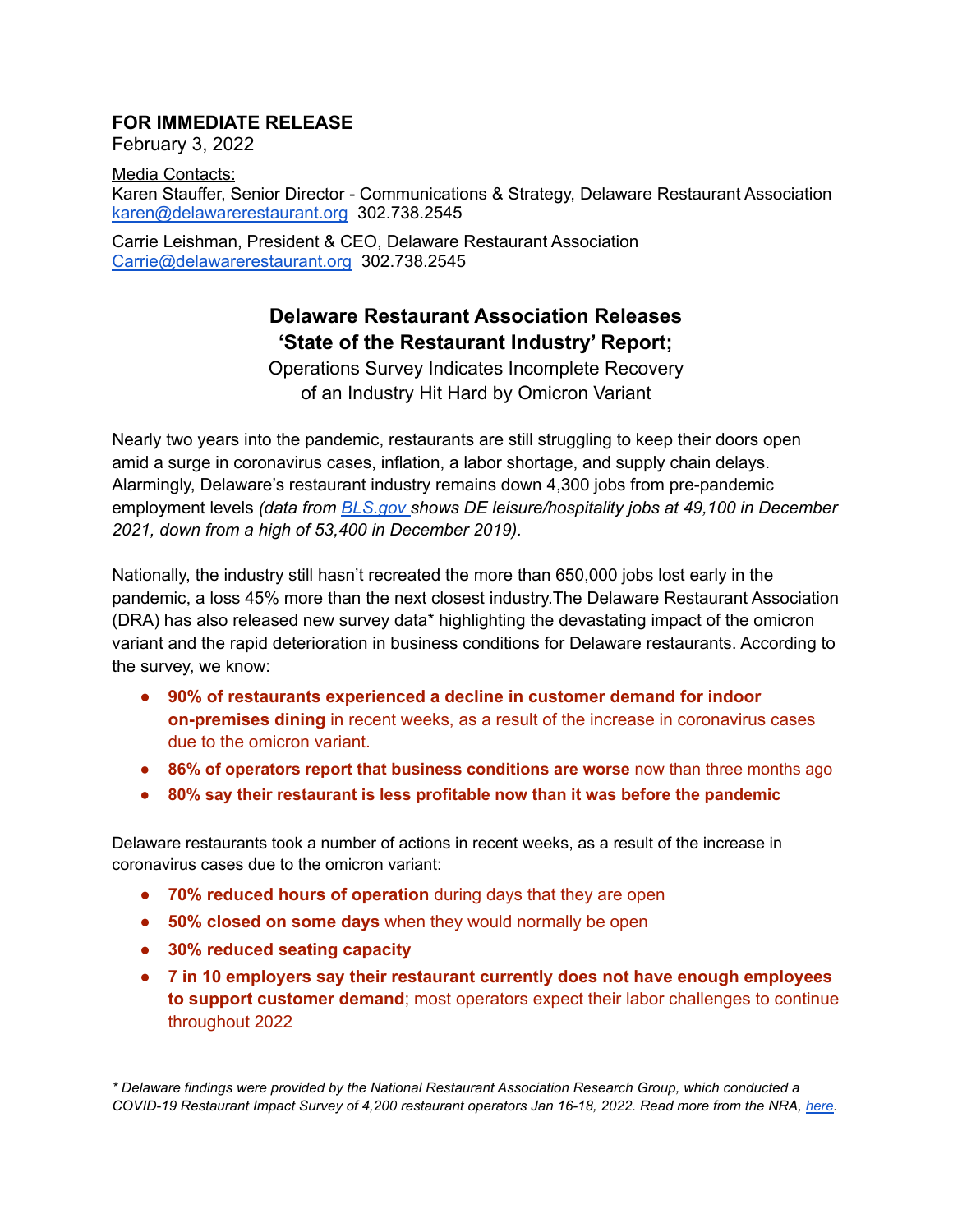## **Consumer Confidence Drops as Business Conditions Worsen**

Consumer spending in restaurants trended steadily higher during the first half of 2021, driven by rising vaccination numbers, the easing of capacity restrictions and healthy household balance sheets, according to the National Restaurant [Association](https://restaurant.org/research-and-media/research/economists-notebook/analysis-commentary/real-restaurant-sales-fell-below-pre-pandemic-levels-in-december/). However, that positive trajectory stalled during the second half of 2021, with sales dropping back below pre-pandemic levels by December 2021 - the lowest monthly reading since August.

- [Morning](https://morningconsult.com/return-to-dining/) Consult reports that **the percentage of U.S. adults who say they feel comfortable dining out has fallen by 9 points since Oct. 30, 2021**
- **● 51% of adults report that they aren't eating at restaurants as often as they'd like**

To make matters worse, restaurant operators are dealing with a material increase in costs across the board as U.S. inflation hit 7% in December (marking the fastest pace since 1982) an increase that is tough to swallow for an industry that typically generates, under good conditions, 3-to-5% profit margins. Coupled with the labor inflation necessary to retain enough workers to keep the doors open, we're finding ourselves in the middle of a malevolent storm. Restaurant survey data also reveals:

- **● 68% of Delaware restaurant operators report lower sales volume in 2021 than in 2019**
- **83% of Delaware restaurant operators say their restaurant costs were higher** in December 2021 than December 2020
- **74% of Delaware restaurant operators report slower customer traffic** in 2021 than 2019
- **● 96% of national restaurant operators experienced supply delays or shortages of key food or beverage items in 2021**
- **● More than half of nationwide restaurant operators say it would be a year or more before business conditions return to normal**

*"It's dangerous to see restaurants open and think that everything is ok and profits have returned. Industry subsidies and relief programs in 2020 helped, but the reality for restaurants is that business conditions are more difficult NOW than a year ago during the height of the pandemic. More support is vital to meet the current challenges our industry is facing. Labor and inflationary pressures, as well as a mask mandate that our neighboring states do not require, have added increasing pressure and tensions to our workforce."*

*-- Carrie Leishman, President & CEO, Delaware Restaurant Association*

## **Sustained Support for Restaurants Is Needed NOW**

While the bipartisan passage of [HB290](https://legis.delaware.gov/BillDetail?LegislationId=79068) was a small victory for restaurants in Delaware, more support dedicated to sustaining the industry during this critical climb towards recovery is vital. Recent independent polling within Delaware shows continued strong community support for restaurants, including alcohol to-go:

- **● 84% of Delaware adults said they favor permanently allowing for takeout of alcoholic beverages with carryout food orders from restaurants**
- 92% of Delaware adults reporting takeout or delivery food purchases from a restaurant during the past 22 months of the coronavirus pandemic
- 27% report adding an alcoholic beverage to their restaurant carryout order